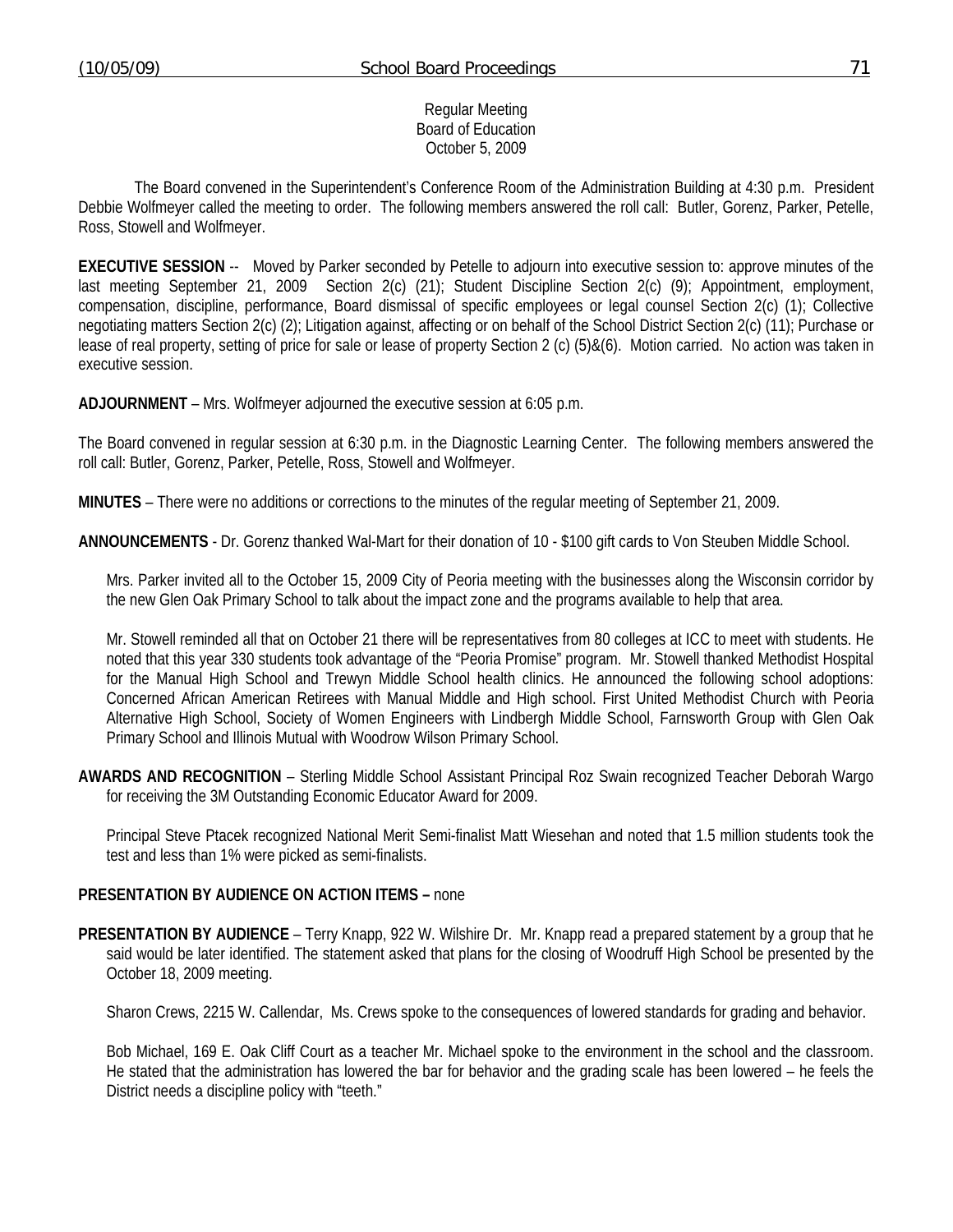Jeff Adkins-Dutro, 2610 W. Barker, spoke to the issue of supplies, he stated that teachers have notified him that they are in need of ink and paper. He recommended the district refilling ink cartridges. He stressed that with the elimination of consumables there is a greater need for ink and paper to make copies. He stated that the district needs an alternative school.

 Charlie Thomas, 619 Forrest Lawn, gave an update from Woodruff High School. He stated that teachers would like to be a part of the transition process. He stated that he is concerned that students need to know where they will attend school next year. He also stated that middle school athletic eligibility needs to be addressed.

 Savino Sierra, 1708 S. Stanley stated that there needs to be a plan to close Woodruff High School. Mr. Sierra stated that now there is another vacant building, Kellar East, and that is wasteful spending.

# **CONSENT AGENDA –**

Mr. Stowell encouraged principals to bring to the attention of the Board the additional support their schools receive from volunteers.

ADOPTION OF CONSENT CALENDAR -- Moved by Stowell, seconded by Butler adoption of the consent calendar. Mrs. Ross would like another column added to the travel request that would show if a substitute is needed. Ms. Petelle would like to know which requests are grant specific and if the grant pays for the substitute.

On roll call, 7 ayes. Motion carried.

GIFTS TO SCHOOL DISTRICT – Moved by Stowell, seconded by Butler, that the following donations be accepted and letters of appreciation sent to the donors.

> \$1,500.00 to benefit the music program at Charter Oak Primary School donated by Sachdev Thomas and Suja George

> School uniforms, valued by the donor at \$100.00, donated to Greeley Alternative School by Pamela **Moton**

> School supplies, valued by the donor at \$150.00, donated to Irving Primary School by Bradley University Cross Country Team

10 - \$100 gift cards donated to Irving Primary School for classroom needs by Wal-Mart on University

Computer, valued by the donor at \$100.00, donated by Lori Turner to Kellar Primary School

 Coupons for free meals, valued by the donor at \$3,000.00 donated by McDonald's to Lindbergh Middle School, Richwoods High School and Kellar Primary School

 30 computers for a new computer lab, valued by the donor at \$24,600.00 donated to Lindbergh Middle School by their PTO

Bus passes, valued by the donor at \$200.00, donated by CityLink to Manual High School

 2 document projectors, valued by the donor at \$2,237.00 donated to Mark Bills Middle School by their PTO.

 Crocus bulbs for the Success by Six Kick-off, valued by the donor at \$10.99, donated by Kelly Seed & Hardware to Riverview Gardens

School supplies including book bags, valued by the donor at \$300.00, donated by Zion Baptist Church to Rolling Acres Edison Jr. Academy

\$300.00 to purchase books for 5<sup>th</sup> and 6<sup>th</sup> graders, donated by Donna O'Brien to Thomas Jefferson Primary School

\$600.00 for student needs, donated by Salem Lutheran Church to Thomas Jefferson Primary School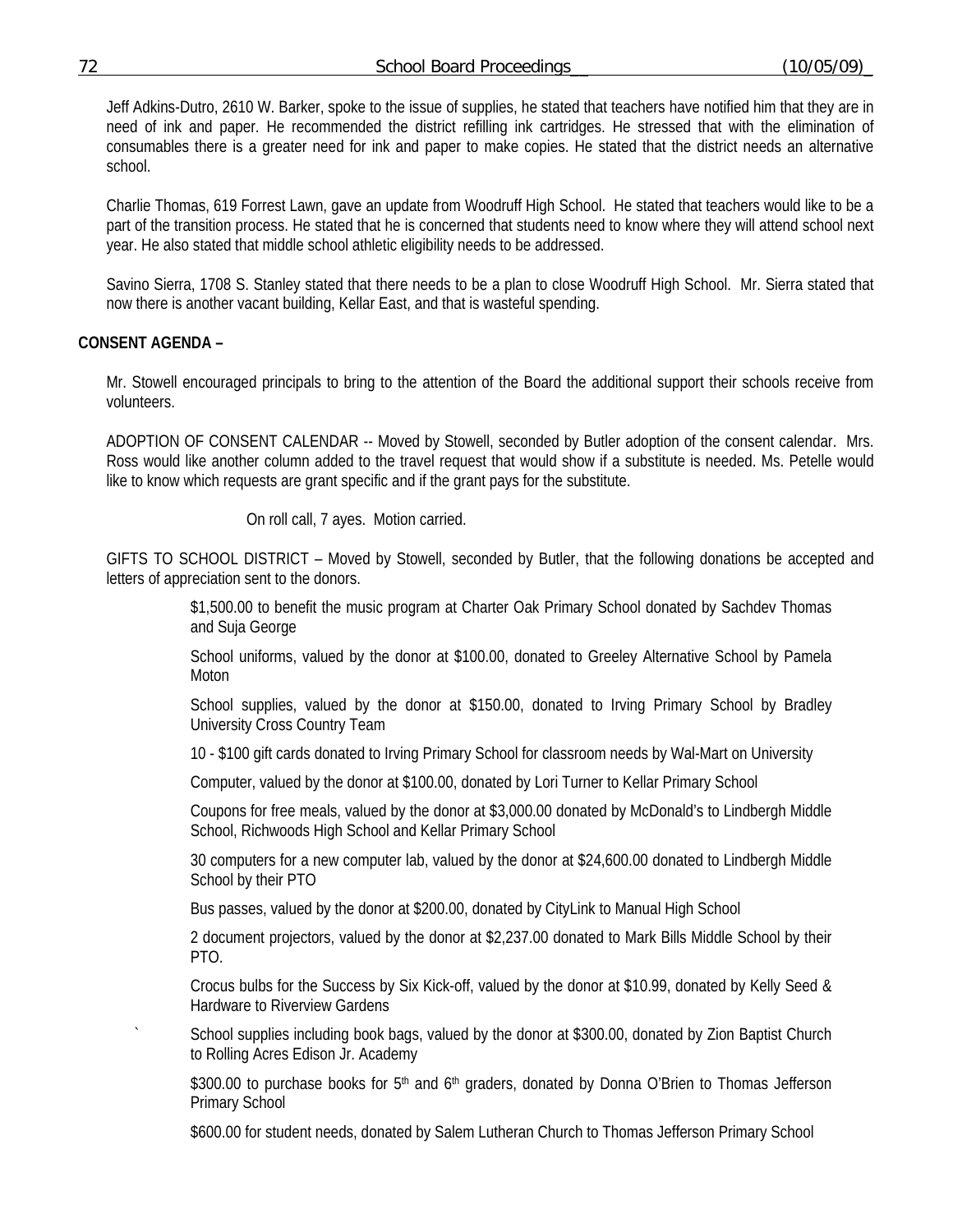\$40.00 donated by Angela and Stuart Laughlin to Von Steuben Middle School

Washington Gifted School received the following donations to upgrade the stage and sound system:

\$150.00 from Mr. and Mrs. Alan Willudsen

\$300.00 from Mr. Scott Solomon

\$300.00 from Mr. Martin Dean

\$150.00 from Mr. and Mrs. James Ruebush

\$100.00 from Mr. Mark Collins

\$200.00 from Mrs. Ellen Blix

\$100.00 from Mrs. Sheri Guariglia Watkins

On roll call, 7 ayes. Motion carried.

PAYMENT OF BILLS -- Moved by Stowell, seconded by Butler approval of the payment of the following bills.

| FUND | <b>DESCRIPTION</b>                  | <b>BAL.SHEET</b> | <b>RFV</b> | <b>EXPENSE</b> | TOTAL        |
|------|-------------------------------------|------------------|------------|----------------|--------------|
| 10   | EDUCATIONAL FUND                    | \$63,113.97      |            | \$547,414.15   | \$610,528.12 |
| 20   | <b>OPERATIONS, BLDG &amp; MAINT</b> |                  |            | \$95,968.54    | \$95,968.54  |
| 40   | <b>TRANSPORTATION</b>               |                  |            | \$114,246.79   | \$114,246.79 |
| 60   | CAPITAL PROJECTS                    |                  |            | \$27,595.58    | \$27,595.58  |
| 90   | CAPITAL IMPROVEMENTS                |                  |            | \$140,243.52   | \$140,243.52 |
| 95   | MID CENTRAL ASSOCIATION             |                  |            | \$260.89       | \$260.89     |
| 99   | PPS ADMIN OUTREACH PROG             |                  |            | \$91.35        | \$91.35      |
|      |                                     |                  |            | \$925,820.82   | \$988,934.79 |

On roll call, 7 ayes. Motion carried.

REQUEST TO PURCHASE - Moved by Stowell, seconded by Butler approval of the following Request to Purchase.

### 1. Change Order #2 - Rolling Acres, Pavement

Requested by Pat Carrigan.

| Add – provide labor and materials to remove<br>and replace 202 sq. ft. sidewalk | \$1,313.00                |
|---------------------------------------------------------------------------------|---------------------------|
| Contract amount<br>The contract Sum will be increased by                        | \$85,631.00<br>\$1,313.00 |
| New contract sum including this Change Order                                    | \$86,944,00               |
|                                                                                 |                           |

Southeastern Construction

On roll call, 7 ayes. Motion carried.

HUMAN RESOURCE REPORT -- Moved by Stowell, seconded by Butler approval of the following human resource report as amended by the administration.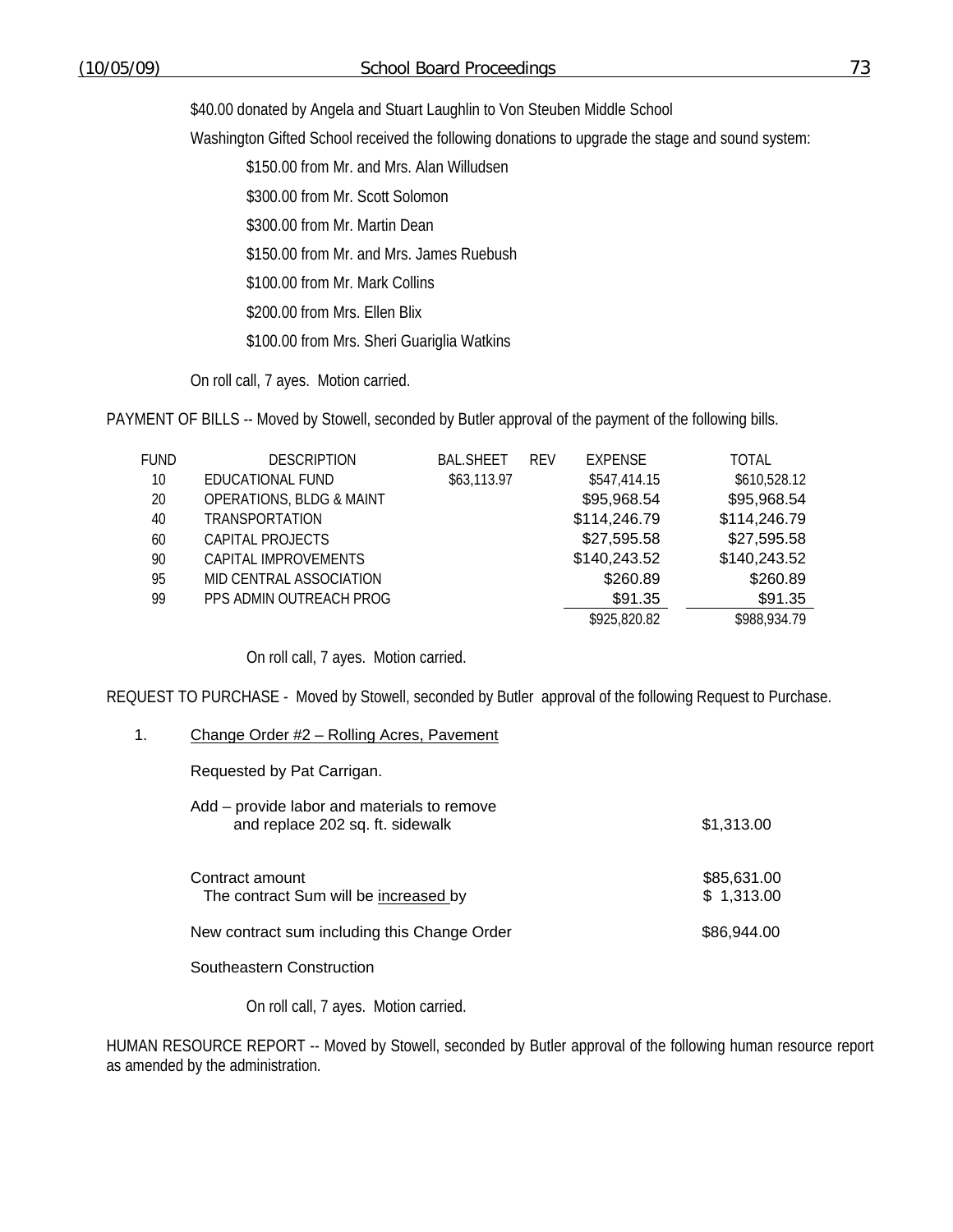| <b>Certified Personnel</b>                                                          | <b>Effective Date</b>  |
|-------------------------------------------------------------------------------------|------------------------|
| <b>Appointments</b>                                                                 |                        |
| <b>Administrative</b>                                                               |                        |
| Interim Assistant Principals at Trewyn Middle School                                |                        |
| William Salzman                                                                     | 09/28/09               |
| June Tyler                                                                          | 09/28/09               |
| Teachers - Full Time                                                                |                        |
| Gracey, Megan - Garfield/1 <sup>st</sup> Grade (Sub to Full Time)                   | 8/24/2009              |
| Hiller, Carrie - Garfield/Kindergarten (Part Time to Full Time)                     | 9/22/2009              |
| O'Malley, Lisa - Whittier/2 <sup>nd</sup> Grade (Sub to Full Time)                  | 8/24/2009              |
| Tinsley, Nicole - Franklin Edison/2 <sup>nd</sup> Grade (Sub to Full Time)          | 10/6/2009              |
| Wolters, Gloria - Harrison/1 <sup>st</sup> Grade Bilingual (Sub to Full Time)       | 9/29/2009              |
| Teacher - Full Time Call Backs                                                      |                        |
| Gracey, Megan - Garfield/1 <sup>st</sup> Grade                                      | 8/24/2009              |
| O'Malley, Lisa - Whittier/2 <sup>nd</sup> Grade<br>Yocum, Jolynn - Woodruff/English | 8/24/2009<br>9/28/2009 |
|                                                                                     |                        |
| Teacher - New Hires Part Time<br>Feitler, Michelle - Manual/Biology                 | 10/6/2009              |
| Mathis, Robin - Garfield/Language Art Prep (PT to Sub to PT)                        | 10/6/2009              |
| McLaughlin, Kathleen - Garfield/Language Art Prep                                   | 10/6/2009              |
| Robison, Matthew - Glen Oak/Science (Sub to Full Time)                              | 10/6/2009              |
| Rzeszutko, Stephanie - Harrison/Music Teacher                                       | 10/6/2009              |
| Tutor - New Hires Part Time                                                         |                        |
| Wallace, Carmen - Franklin Edison                                                   | 10/6/2009              |
| <b>Increment - New Hire Part Time</b>                                               |                        |
| Olson, Travis - Richwoods/Drama-Fall Musical                                        | 10/6/2009              |
| 21 <sup>st</sup> Century Community Learning Center                                  |                        |
| Sharon Reed - Program Outreach Liaison                                              | 10/6/2009              |
|                                                                                     |                        |
| <b>Non-Certified Personnel</b>                                                      |                        |
| Appointments                                                                        |                        |
| Cafeteria                                                                           |                        |
| Rumpson, Martika                                                                    | 9/30/2009              |
| Stimage, Latika                                                                     | 9/25/2009              |
| <b>Clerical Parent Helper - Recall</b>                                              |                        |
| Young, Andrea                                                                       | 9/22/2009              |
| Clerk School Year - Full Time<br>Bastian, Nancy - Rolling Acres                     | 10/6/2009              |
| Custodial                                                                           |                        |
| Mosley, Anthony - Transportation/Preventative Main                                  | 10/6/2009              |
| Para-Professionals                                                                  |                        |
| Nurse - Part Time                                                                   |                        |
| Knecht, Molly                                                                       | 10/6/2009              |
| Teacher Assistants - Full Time                                                      |                        |
| Baskin-Ingram, Ruth                                                                 | 9/14/2009              |
| Cayson, Tanisha                                                                     | 9/22/2009              |
| Coleman, Willie                                                                     | 10/6/2009              |
| Gravatt, Sonya                                                                      | 9/22/2009              |
| James, Natalie                                                                      | 9/28/2009              |
| Lamb, Tina                                                                          | 10/6/2009              |
| Purifoy, Sharon                                                                     | 9/22/2009              |
| <b>Student Information Manager</b>                                                  |                        |
| Fluga, Christopher                                                                  | 10/6/2009              |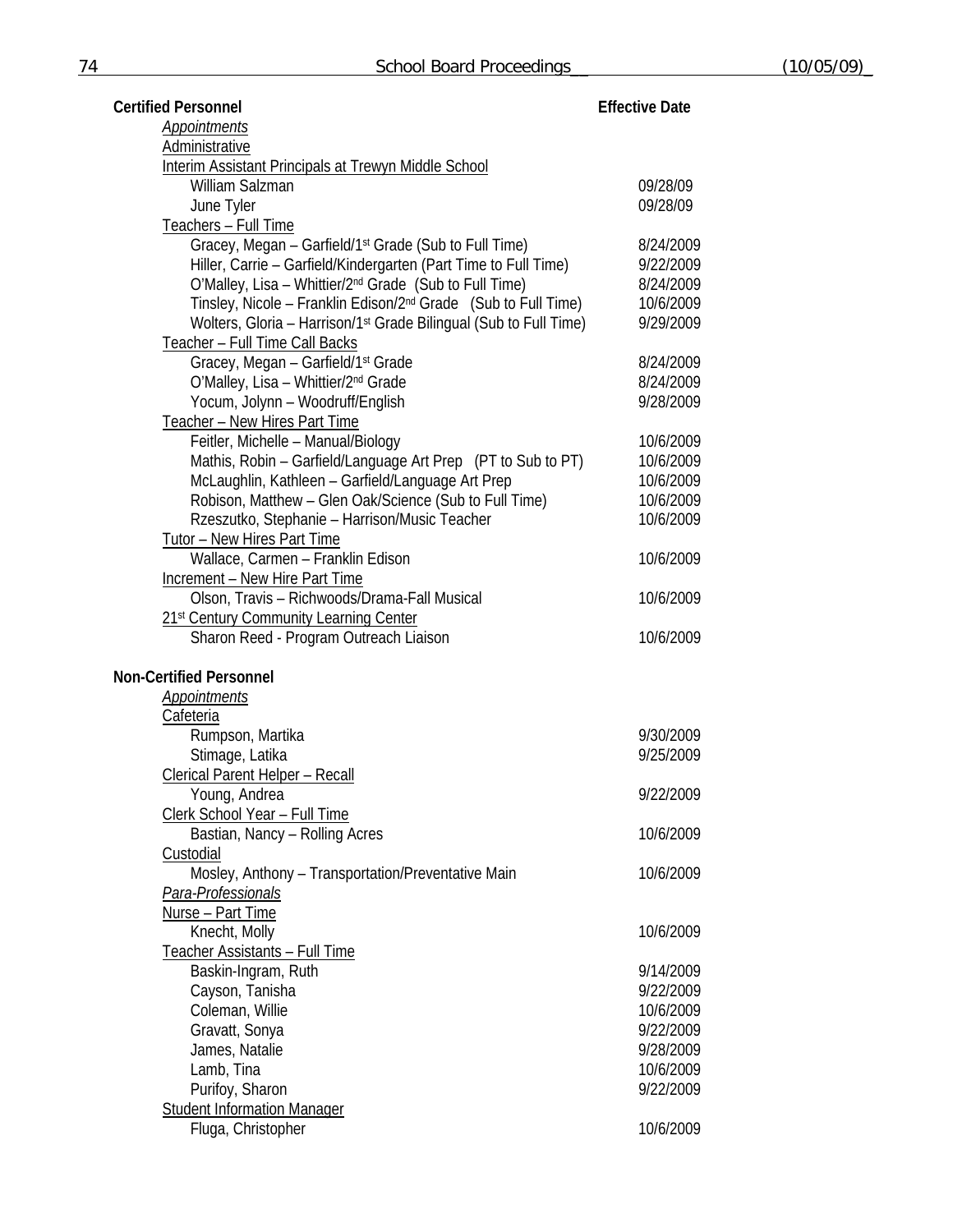| <b>Transportation</b>                                           |           |
|-----------------------------------------------------------------|-----------|
| Banks, Gregory                                                  | 10/6/2009 |
| Bridgmon, Gabriel                                               | 9/28/2009 |
| Dawson, Angela                                                  | 10/6/2009 |
| Lowe, Pamela                                                    | 10/6/2009 |
| <b>Resignations</b>                                             |           |
| Cafeteria                                                       |           |
|                                                                 |           |
| Bingham, Bernhard                                               | 9/21/2009 |
| Carter, Neomi                                                   | 9/21/2009 |
| Jackson, Tracy                                                  | 9/21/2009 |
| Transportation                                                  |           |
| Haynes, Keith - Other Employment                                | 9/14/2009 |
| Jackson, Stephanie - Other Employment                           | 8/19/2009 |
| McDonald, Dilia - Other Employment                              | 9/18/2009 |
| Retirements                                                     |           |
| Clerical - Year Round                                           |           |
| Bisping, Dennis - Administration                                | 6/30/2010 |
| Terminations                                                    |           |
| Transportation                                                  |           |
| Gordon, Alphonzo                                                | 9/28/2009 |
| Little, Syreeta – (Did Not Return for 2009-2010 School Year)    | 9/14/2009 |
|                                                                 |           |
| <b>Certified Substitutes</b>                                    |           |
| <b>Appointments</b>                                             |           |
| <b>Nurses</b>                                                   |           |
|                                                                 | 10/6/2009 |
| Schierl, Brenda                                                 |           |
| Teacher                                                         |           |
| Dunlop, Chad                                                    | 10/6/2009 |
| Funk, Alyssa                                                    | 10/6/2009 |
| Jacobs, Erin                                                    | 10/6/2009 |
| Kohorst, Patrick                                                | 10/6/2009 |
| Lyons, Alphonso                                                 | 10/6/2009 |
| Maher, Nicholas                                                 | 10/6/2009 |
| Pearce, Sabrina                                                 | 10/6/2009 |
| Robison, Matthew (from Honorable Dismissal)                     | 9/21/2009 |
| Radcliff, Rasheite                                              | 10/6/2009 |
| Rula, Barbara                                                   | 10/6/2009 |
| Surles, Gwendolyn                                               | 10/6/2009 |
| Vonesh, Ryan                                                    | 10/6/2009 |
| Werner, Amy                                                     | 10/6/2009 |
| Wozniak, Ryan                                                   | 10/6/2009 |
| <b>Terminations</b>                                             |           |
| Teachers                                                        |           |
| Bridges, Kathleen - Did Not Return For 2009-2010 School Year    | 9/30/2009 |
|                                                                 |           |
| Buchanan, Susan - Did Not Return For 2009-2010 School Year      | 9/30/2009 |
| Dal Santo, Jacquelyn - Did Not Return For 2009-2010 School Year | 9/30/2009 |
| Daniliuk, Diane - Did Not Return For 2009-2010 School Year      | 9/30/2009 |
| Didesch, Michelle - Did Not Return For 2009-2010 School Year    | 9/30/2009 |
| Hinton, Kandace - Did Not Return For 2009-2010 School Year      | 9/30/2009 |
| Jensen, Katie - Did Not Return For 2009-2010 School Year        | 9/30/2009 |
| Kolb, Elizabeth - Did Not Return For 2009-2010 School Year      | 9/30/2009 |
| Manci, Sara - Did Not Return For 2009-2010 School Year          | 9/30/2009 |
| Mikesell, Elizabeth - Did Not Return For 2009-2010 School Year  | 9/30/2009 |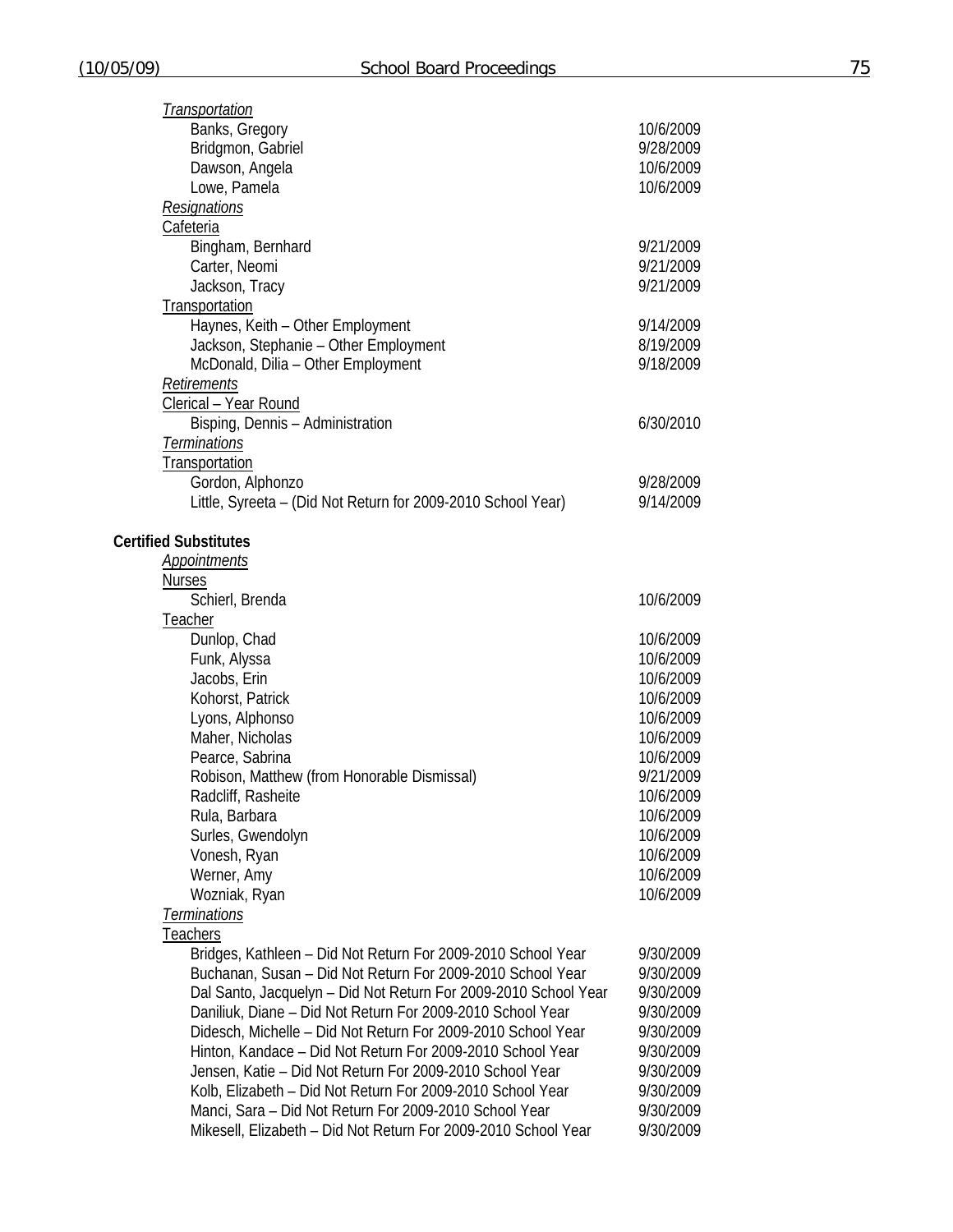| Shepard, Milo - Did Not Return For 2009-2010 School Year           | 9/30/2009 |
|--------------------------------------------------------------------|-----------|
| <b>Nurses</b><br>Retzer, Nora                                      | 9/30/2009 |
| <b>Non-Certified Substitutes</b>                                   |           |
| Appointments                                                       |           |
| <b>Behavioral Attendants</b>                                       |           |
| Carpenter, Angela                                                  | 10/6/2009 |
| Collins, Lynn                                                      | 10/6/2009 |
| Thornton, Benjamin                                                 | 10/6/2009 |
| <b>Clerical</b>                                                    |           |
| Russell, Cathy (from Honorable Dismissal)                          | 10/1/2009 |
| <b>Student Workers</b>                                             |           |
| Alexander, Matthew - Woodruff                                      | 10/6/2009 |
| Green, Patrick - Richwoods                                         | 10/6/2009 |
| Masso, Adam - Richwoods                                            | 10/6/2009 |
| <b>Teacher Aides</b>                                               |           |
| Knighten, Almetter                                                 | 10/6/2009 |
| Resignations                                                       |           |
| Clerical                                                           |           |
| Horton, Cheryl                                                     | 10/1/2009 |
| Monahan, Wendy                                                     | 10/1/2009 |
| Purcell, Joel                                                      | 10/1/2009 |
| Staser, Vickie                                                     | 10/1/2009 |
| Job Coaches                                                        |           |
| Baker, Kimberly - Other Employment                                 | 9/21/2009 |
| <b>Teacher Aides</b>                                               |           |
| Dedecker, Denise - Did Not Return For 2009-2010 School Year        | 9/30/2009 |
| Evans, Evelyn - Did Not Return For 2009-2010 School Year           | 9/30/2009 |
| Gold, Corey - Did Not Return For 2009-2010 School Year             | 9/30/2009 |
| Green, Physkie - Did Not Return For 2009-2010 School Year          | 9/30/2009 |
| Holley, Beverly - Did Not Return For 2009-2010 School Year         | 9/30/2009 |
| Jenkins, Rolanda - Did Not Return For 2009-2010 School Year        | 9/30/2009 |
| Johnson, Shontae - Did Not Return For 2009-2010 School Year        | 9/30/2009 |
| Rieker, Kristi - Did Not Return For 2009-2010 School Year          | 9/30/2009 |
| Robinson, Allison - Did Not Return For 2009-2010 School Year       | 9/30/2009 |
| Welch-Farrell, Jennifer - Did Not Return For 2009-2010 School Year | 9/30/2009 |
| <b>Terminations</b>                                                |           |
| <b>Behavioral Attendants</b>                                       |           |
| Lee, Dorothy - Job Performance                                     | 9/18/2009 |
| Job Coaches                                                        |           |
| Lopez, Miguel - Job Performance                                    | 9/23/2009 |

On roll call, 7 ayes. Motion carried.

TRAVEL REQUESTS - Moved by Stowell, seconded by Butler approval of the travel requests as presented by the administration. (Copy is on file in the board secretary's office.)

On roll call, 7 ayes. Motion carried.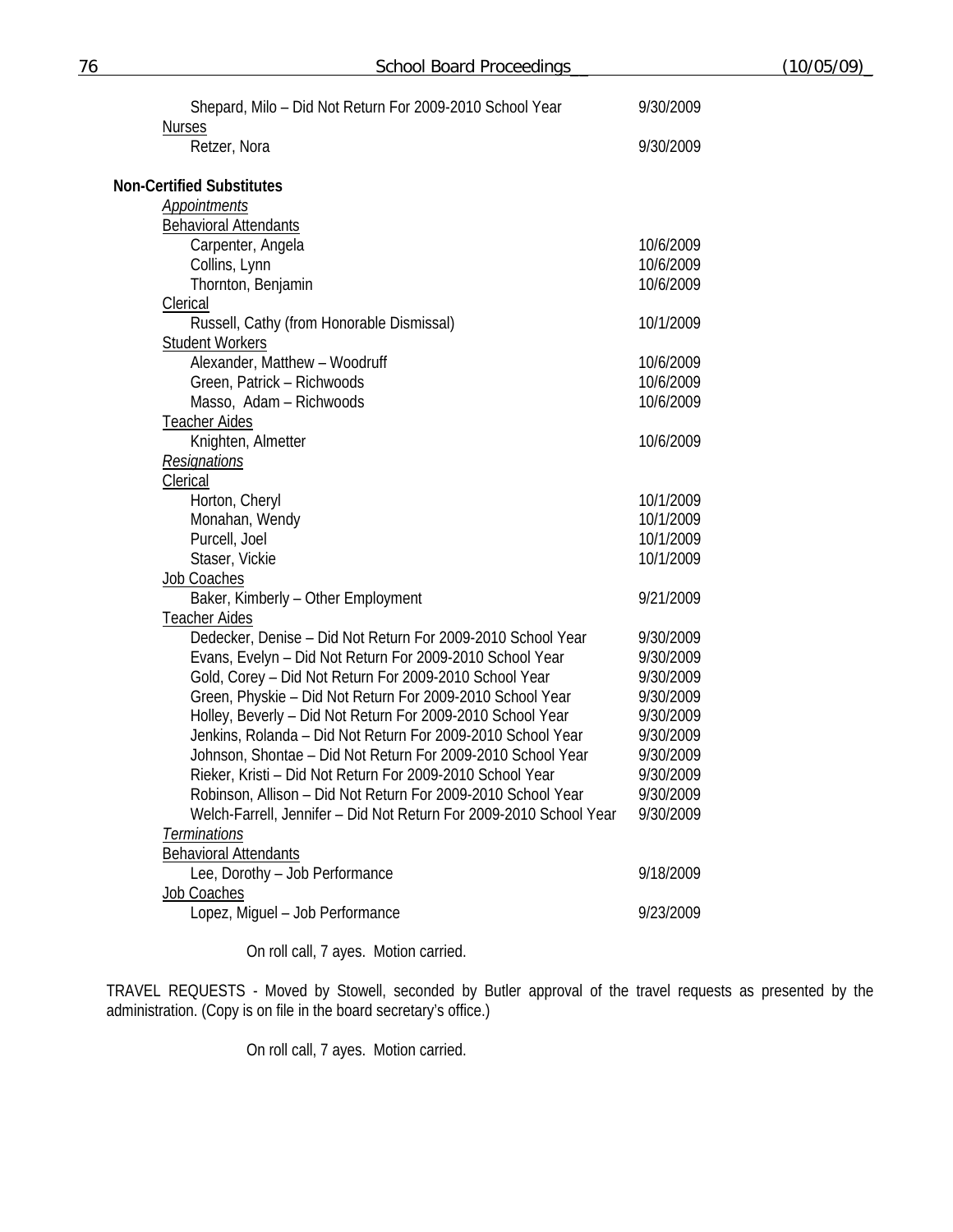Review of Suspensions - Moved by Gorenz seconded by Ross that the Review of Suspensions listed on Report No. 2 dated October 5, 2009 be approved as presented.

On roll call, 7 ayes. Motion carried.

Expulsions – Moved by Gorenz seconded by Ross that the Expulsions listed on the report dated October 5, 2009 be approved as amended.

On roll call, 7 ayes. Motion carried.

**SCHEDULING OF BINA HEARING** – Moved by Stowell, seconded by Butler that the Board of Education adopt the "Resolution calling a public hearing (for October 19, 2009 at 6:30 p.m.) concerning the intent of the Board of Education of the City of Peoria, School District Number 150, Peoria County, Illinois, to sell \$6,000,000 School Fire Prevention and Safety Bonds.

Comptroller/Treasurer Schau explained that this bond sale will be used to pay off existing bonds with a re-sell of the bonds at a lower rate allowing the District to borrow an additional \$6,000,000 with no adverse effect on the tax rate (\$1.00 currently). Ms. Schau noted that the District will achieve an "economy of scale" using the same financial company as the PBC and the administrative charges should be less.

On roll call, 7 ayes. Motion carried.

### **INFORMATION ITEMS – REPORTS FROM SUPERINTENDENT AND STAFF** –

# 1. GOAL 1 – STUDENT ACHIEVEMENT - **ADMINISTRATIVE PROCEDURE FOR BOARD POLICY 6:280 INSTRUCTION - GRADING AND PROMOTION –** Bryan Chumbley

I. Purpose of Grading:

*The purpose of grading is to communicate to a variety of audiences an accurate evaluation of what students demonstrate they know and are able to perform toward meeting State Learning Standards and District expectations as well as to provide a basis for both students and teachers to reflect upon teaching and learning.*

II. Grades on the report card shall be equivalent to the following percentages:

 $A = 90 - 100$  $B = 80 - 89$  $C = 70 - 79$  $D = 60 - 69$  $F = 50 - 59$ 

Grades should be figured on a percentage basis to promote consistency.

If a student puts forth the effort and completes an assignment but receives less than 50%, the grade shall be recorded as 50%.

Missing assignments shall be marked as "missing" in the Skyward Gradebook. A student shall be provided the opportunity to make up the assignment in a reasonable amount of time for credit. A missing assignment that is made up by a student shall not be recorded as less than 50%. If the assignment is not done the score for that assignment shall be marked as a zero (0).

III. Homework assignments will account for no more than 25% of the total grade.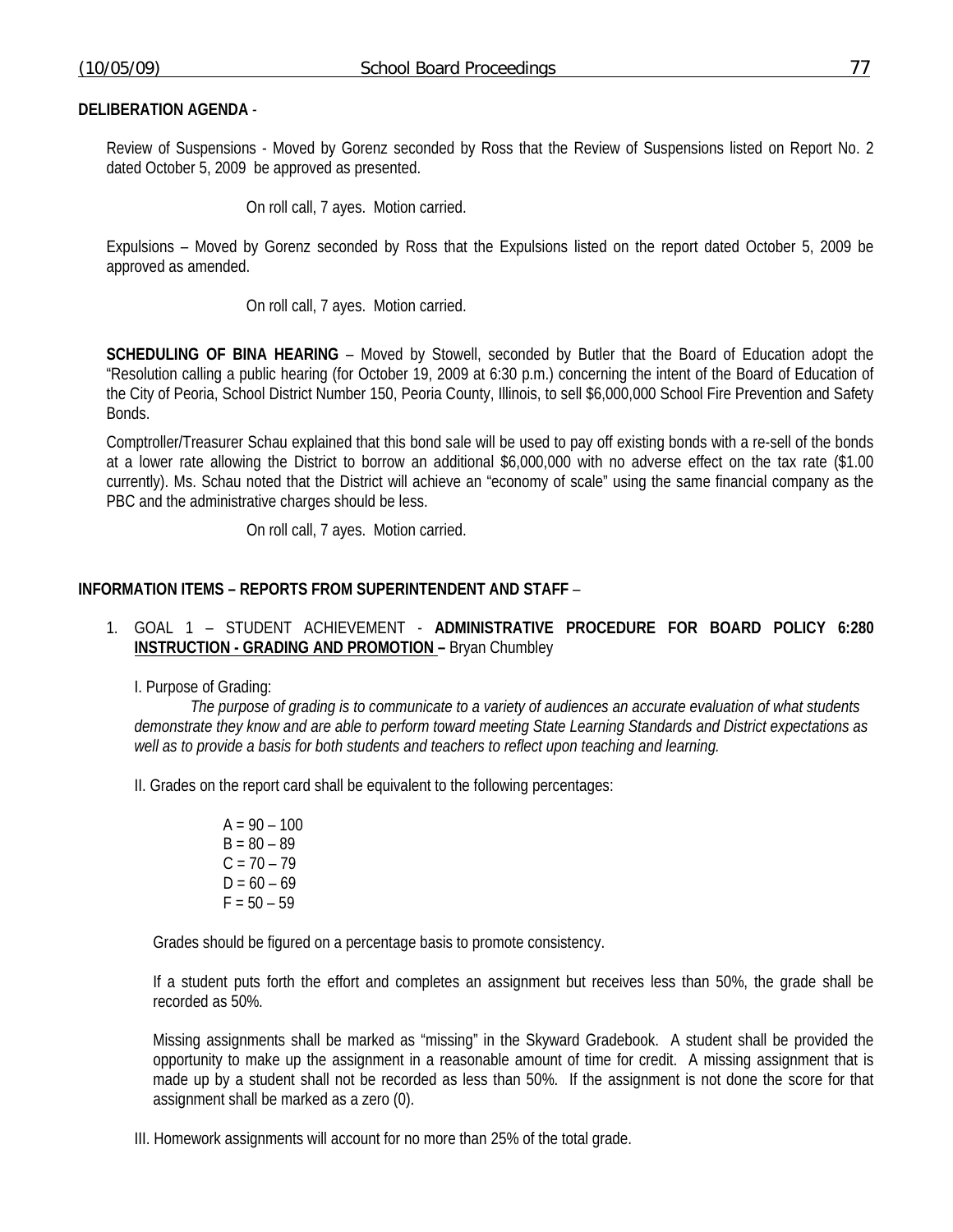IV. The following guidelines shall apply to students with suspensions and unexcused absences:

Suspended students shall be given a zero, but they should be allowed to make up the assignment(s)/test/work and shall receive a grade of 50% if the work is completed.

Students with an unexcused absence shall be given a zero, but they shall be allowed to make up the work for full credit. At the high school level, after nine (9) unexcused absences, the student automatically fails the course according to the district's Attendance Policy.

Teachers shall always strive to provide students with opportunities and interventions to improve their learning.

- V. Special Conditions: Students may receive a failing grade (F) for the semester (or in a mini-course) if either of the following two conditions exists:
	- 1. The student fails to submit required assignments or projects.
	- 2. The student stops putting forth effort and ceases to participate in class activities for reasons of his own choosing.
- VI. Parent Conferences shall be conducted at the conclusion of the 1st and  $3<sup>rd</sup>$  grading periods.
- VII. Parents shall be notified whenever a student's work is unsatisfactory. Notification may be by formal or informal reporting procedures.

# VIII. Plagiarism

Defined: "Stealing and use of the ideas or writing of another as one's own; appropriating passages from another and using as one's own the writings or ideas of another." (The American Heritage Dictionary, 1973, page 1001.)

> "To be liable for plagiarism, it is not necessary to exactly duplicate another's literary work, it being sufficient if unfair use of such work is ade by lifting of a substantial portion thereof." (Black's Law Dictionary)

Penalty: Failure on the assignment (theme, book report, essay, research paper, etc.) but with the option to complete another assignment on different topic and thus to meet course requirements. However, the grade for the assignment in question is to remain an "F." Further, failure to do a new assignment to replace the one containing plagiarism will result in automatic failure for the semester.

### IX. Author Falsification

 Defined: Turning in an assignment done by another, but claiming the work to be one's own. Penalty: Same as for plagiarism as explained above.

X. Source Falsification

 Defined: The intentional listing of erroneous or non-existent sources, i.e., attributing ideas, writings, or passages to an incorrect or non-existent source.

Penalty: Same as for plagiarism above.

XI. Instituting Penalties

 After discovering the alleged plagiarism with a student, the classroom teacher shall make the decision as to the application of the procedure.

XII. Assignment of Credit and Classification for graduation:

Credit will be assigned to students who have successfully completed the course requirements and earned a passing grade. Credits will be used to determine what grade level a student will be assigned in grades 9-12.

**To be classified as 10th Grade, students must earn 4.5 Credits To be classified as 11th Grade, students must earn 9 Credits**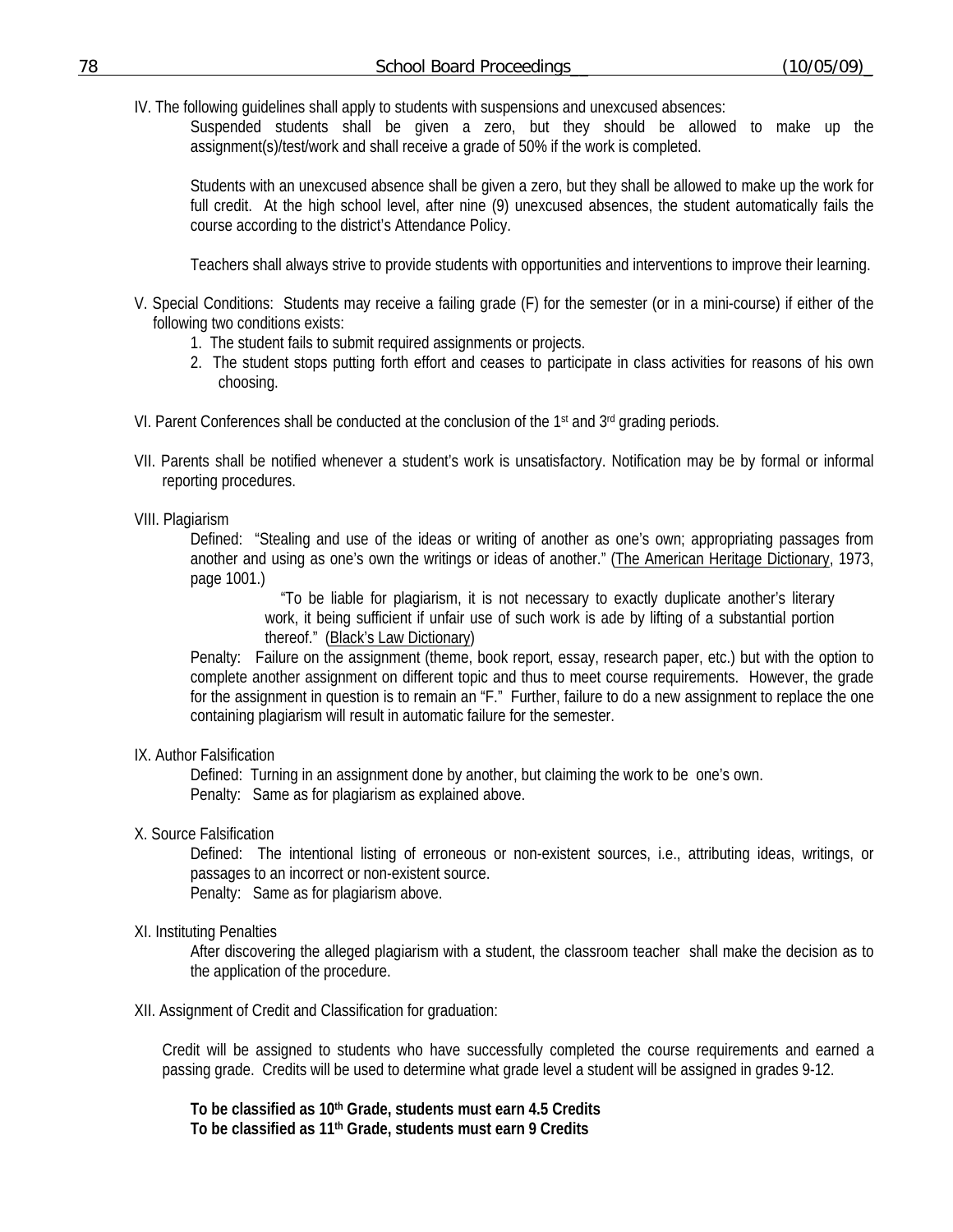#### **To be classified as 12th Grade, students must earn 12.5 Credits**

With 12.5 credits, a student is in line for the required 18 credits for graduation (students may earn up to 5.5 credits during the senior year and graduate with 18 credits). An addendum to the *Welcome to High School Class of 2012*  handbook will indicate the change in classification procedures and become part of the introductory comments in the graduation requirements section.

Classification of students would take place at the beginning of each school year to take into account those students who had obtained credit through summer school or other sources prior to the start of the next academic year.

Class rank for the Class of 1212 and beyond will not take place until a student has earned a minimum of 9 credits and attained 11<sup>th</sup> grade status. Methodology for determination of class rank will be recommended to the Department of Teaching and Learning prior to being submitted to the Superintendent and Board of Education.

| <b>CROSS REF.:</b> | 6.30 (Graduation Requirements) |
|--------------------|--------------------------------|
| REVISED:           | October 5, 2009                |

Mr. Chumbley reviewed the changes proposed to AP6:280. He noted that the committee of teachers, parents and administrators began meeting in the 07-08 school year. The group discussed many things and the recommendations of the committee were strongly considered by the administration. There also was a survey of teachers on the recommendations and those results were considered in the final recommendations.

Mr. Chumbley explained how the grading procedures would be used in the classroom and how the Skyward System would be used to record grades, missing assignments and make-up work. He also clarified the guidelines that apply to students with suspensions and unexcused absences.

Mr. Chumbley also noted that administration realizes that weighted class rank and GPA need to be re-evaluated and will begin that process soon. He also noted that the grading committee will be meeting regularly this year to receive feedback from the schools.

Board members discussed the administrative procedure. Board Member Petelle expressed her concern that the teacher did not have the authority to give the grade they thought was appropriate. Board member Ross urged the administration to communicate to all teachers the new procedure so that everyone would be working from the same page. Mr. Hinton stressed that educators have never been asked to lower the standards, but urged them to be more realistic in how they interact with students. Mrs. Butler hoped that this will give students the opportunity to "climb out of the hole" and not be shut down completely.

**YEAR-ROUND SCHOOLS PILOT PROGRAM** – Mr. Hinton presented that beginning in the fall of 2010 Lincoln Middle School would begin a pilot year-round program. Their schedule would follow that of the Valeska Hinton Early Childhood Center. Both new birth –  $8<sup>th</sup>$  grade schools opening in the fall of 2010, Harrison Primary School and Glen Oak Primary School, would also be year-round schools. Mr. Hinton stated that research shows that students lose knowledge over the summer break that sets back weeks of learning at the beginning of each school year.

 Mr. Stowell would like to hear from the John Hopkins Group and asked if the year-round concept should be considered for Manual High School. Mr. Hinton stated that it would be difficult to have classes in those schools that do not have air-conditioning. Air-conditioning schools was discussed. Superintendent Hinton reported that the last figures showed that it would cost \$6 million to air condition Manual High School or Peoria High School. Mr. Stowell discussed the possibility of using other locations for the summer months. Mr. Hinton noted that with the State School Construction Grant funding the District may be able to air-condition more facilities.